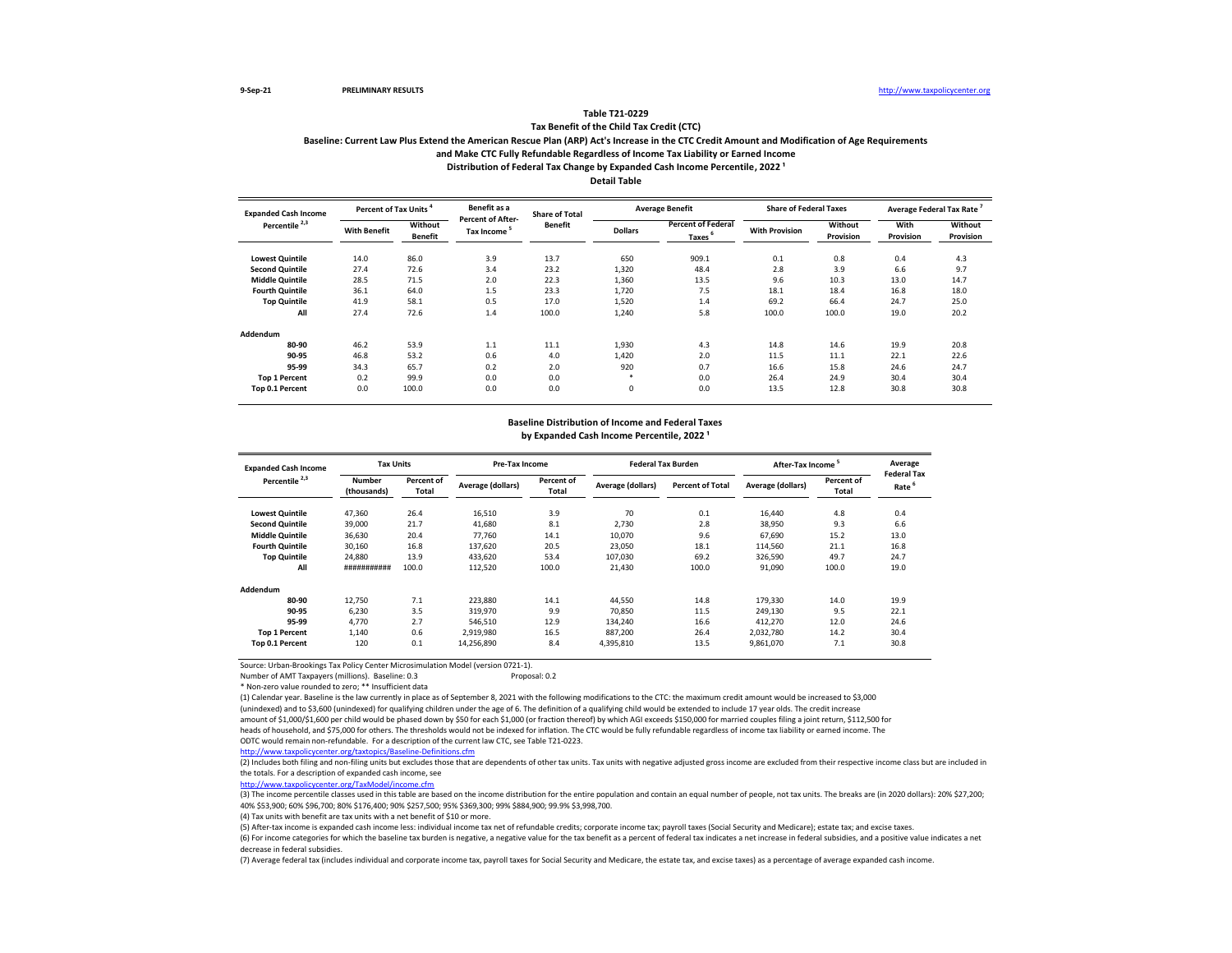#### **Tax Benefit of the Child Tax Credit (CTC)**

# **Baseline: Current Law Plus Extend the American Rescue Plan (ARP) Act's Increase in the CTC Credit Amount and Modification of Age Requirements**

**and Make CTC Fully Refundable Regardless of Income Tax Liability or Earned Income**

Distribution of Federal Tax Change by Expanded Cash Income Percentile Adjusted for Family Size, 2022<sup>1</sup>

**Detail Table**

| <b>Expanded Cash Income</b> |                     | Percent of Tax Units <sup>4</sup> |                                              | <b>Share of Total</b> |                | <b>Average Benefit</b>                   | <b>Share of Federal Taxes</b> |                      | Average Federal Tax Rate |                      |
|-----------------------------|---------------------|-----------------------------------|----------------------------------------------|-----------------------|----------------|------------------------------------------|-------------------------------|----------------------|--------------------------|----------------------|
| Percentile <sup>2,3</sup>   | <b>With Benefit</b> | Without<br><b>Benefit</b>         | Percent of After-<br>Tax Income <sup>5</sup> | <b>Benefit</b>        | <b>Dollars</b> | Percent of<br>Federal Taxes <sup>6</sup> | <b>With Provision</b>         | Without<br>Provision | With<br>Provision        | Without<br>Provision |
| <b>Lowest Quintile</b>      | 23.0                | 77.0                              | 7.4                                          | 21.6                  | 1,220          | $-142.2$                                 | $-0.9$                        | 0.4                  | $-5.5$                   | 2.3                  |
| <b>Second Quintile</b>      | 30.4                | 69.6                              | 4.3                                          | 25.1                  | 1,510          | 77.1                                     | 1.9                           | 3.2                  | 5.3                      | 9.3                  |
| <b>Middle Quintile</b>      | 29.5                | 70.5                              | 2.3                                          | 23.0                  | 1,410          | 17.8                                     | 7.5                           | 8.3                  | 11.5                     | 13.5                 |
| <b>Fourth Quintile</b>      | 29.6                | 70.5                              | 1.3                                          | 19.7                  | 1,290          | 6.5                                      | 17.5                          | 17.6                 | 16.4                     | 17.5                 |
| <b>Top Quintile</b>         | 25.5                | 74.5                              | 0.3                                          | 10.1                  | 720            | 0.8                                      | 73.8                          | 70.3                 | 24.5                     | 24.7                 |
| All                         | 27.4                | 72.6                              | 1.4                                          | 100.0                 | 1,240          | 5.8                                      | 100.0                         | 100.0                | 19.0                     | 20.2                 |
| Addendum                    |                     |                                   |                                              |                       |                |                                          |                               |                      |                          |                      |
| 80-90                       | 30.2                | 69.8                              | 0.6                                          | 6.9                   | 960            | 2.5                                      | 16.0                          | 15.5                 | 20.0                     | 20.5                 |
| 90-95                       | 28.5                | 71.6                              | 0.3                                          | 2.4                   | 680            | $1.1$                                    | 12.4                          | 11.8                 | 21.9                     | 22.2                 |
| 95-99                       | 15.2                | 84.8                              | 0.1                                          | 0.8                   | 310            | 0.3                                      | 18.0                          | 17.1                 | 24.2                     | 24.3                 |
| <b>Top 1 Percent</b>        | $\ast$              | $* *$                             | 0.0                                          | 0.0                   | $\mathbf 0$    | 0.0                                      | 27.5                          | 26.0                 | 30.2                     | 30.2                 |
| Top 0.1 Percent             | 0.0                 | ##########                        | 0.0                                          | 0.0                   | 0              | 0.0                                      | 14.1                          | 13.3                 | 30.8                     | 30.8                 |

#### **Baseline Distribution of Income and Federal Taxes**

by Expanded Cash Income Percentile Adjusted for Family Size, 2022<sup>1</sup>

| <b>Expanded Cash Income</b> | <b>Tax Units</b>      |                     | Pre-Tax Income    |                     |                   | <b>Federal Tax Burden</b> | After-Tax Income  |                     | Average                                 |
|-----------------------------|-----------------------|---------------------|-------------------|---------------------|-------------------|---------------------------|-------------------|---------------------|-----------------------------------------|
| Percentile <sup>2,3</sup>   | Number<br>(thousands) | Percent of<br>Total | Average (dollars) | Percent of<br>Total | Average (dollars) | <b>Percent of Total</b>   | Average (dollars) | Percent of<br>Total | <b>Federal Tax</b><br>Rate <sup>6</sup> |
| <b>Lowest Quintile</b>      | 39,360                | 21.9                | 15,650            | 3.1                 | $-860$            | $-0.9$                    | 16,500            | 4.0                 | $-5.5$                                  |
| <b>Second Quintile</b>      | 36,940                | 20.6                | 37.180            | 6.8                 | 1,960             | 1.9                       | 35.220            | 8.0                 | 5.3                                     |
| <b>Middle Quintile</b>      | 36,320                | 20.2                | 69,230            | 12.5                | 7.930             | 7.5                       | 61,300            | 13.6                | 11.5                                    |
| <b>Fourth Quintile</b>      | 34,050                | 19.0                | 120,110           | 20.3                | 19,710            | 17.5                      | 100.400           | 20.9                | 16.4                                    |
| <b>Top Quintile</b>         | 31,350                | 17.5                | 370.050           | 57.4                | 90,560            | 73.8                      | 279.490           | 53.6                | 24.5                                    |
| All                         | ###########           | ##########          | 112,520           | 100.0               | 21.430            | 100.0                     | 91,090            | 100.0               | 19.0                                    |
| Addendum                    |                       |                     |                   |                     |                   |                           |                   |                     |                                         |
| 80-90                       | 16,030                | 8.9                 | 191,760           | 15.2                | 38,330            | 16.0                      | 153.430           | 15.0                | 20.0                                    |
| 90-95                       | 7.860                 | 4.4                 | 276,600           | 10.8                | 60,580            | 12.4                      | 216,020           | 10.4                | 21.9                                    |
| 95-99                       | 6.060                 | 3.4                 | 471.260           | 14.1                | 114,220           | 18.0                      | 357.040           | 13.2                | 24.2                                    |
| <b>Top 1 Percent</b>        | 1.400                 | 0.8                 | 2,497,510         | 17.3                | 754.350           | 27.5                      | 1,743,160         | 14.9                | 30.2                                    |
| Top 0.1 Percent             | 140                   | 0.1                 | ###############   | 8.7                 | 3,803,090         | 14.1                      | 8,546,140         | 7.4                 | 30.8                                    |

Source: Urban-Brookings Tax Policy Center Microsimulation Model (version 0721-1).

Number of AMT Taxpayers (millions). Baseline: 0.3 Proposal: 0.2

\* Non-zero value rounded to zero; \*\* Insufficient data

(1) Calendar year. Baseline is the law currently in place as of September 8, 2021 with the following modifications to the CTC: the maximum credit amount would be increased to \$3,000 (unindexed) and to \$3,600 (unindexed) for qualifying children under the age of 6. The definition of a qualifying child would be extended to include 17 year olds. The credit increase amount of \$1,000/\$1,600 per child would be phased down by \$50 for each \$1,000 (or fraction thereof) by which AGI exceeds \$150,000 for married couples filing a joint return, \$112,500 for heads of household, and \$75,000 for others. The thresholds would not be indexed for inflation. The CTC would be fully refundable regardless of income tax liability or earned income. The ODTC would remain non-refundable. For a description of the current law CTC, see Table T21-0223.

<http://www.taxpolicycenter.org/taxtopics/Baseline-Definitions.cfm>

(2) Includes both filing and non-filing units but excludes those that are dependents of other tax units. Tax units with negative adjusted gross income are excluded from their respective income class but are included in the totals. For a description of expanded cash income, see

[http://www.taxpolicycente](http://www.taxpolicycenter.org/TaxModel/income.cfm)r.org/TaxModel/income.cfm

(3) The income percentile classes used in this table are based on the income distribution for the entire population and contain an equal number of people, not tax units. The incomes used are adjusted for family size by dividing by the square root of the number of people in the tax unit. The resulting percentile breaks are (in 2020 dollars): 20% \$18,900; 40% \$37,100; 60% \$64,400; 80% \$108,400; 90% \$157,400; 95% \$221,300; 99% \$514,100; 99.9% \$2,261,800.

(4) Tax units with benefit are tax units with a net benefit of \$10 or more.

(5) After-tax income is expanded cash income less: individual income tax net of refundable credits; corporate income tax; payroll taxes (Social Security and Medicare); estate tax; and excise taxes.

(6) For income categories for which the baseline tax burden is negative, a negative value for the tax benefit as a percent of federal tax indicates a net increase in federal subsidies, and a positive value indicates a net decrease in federal subsidies.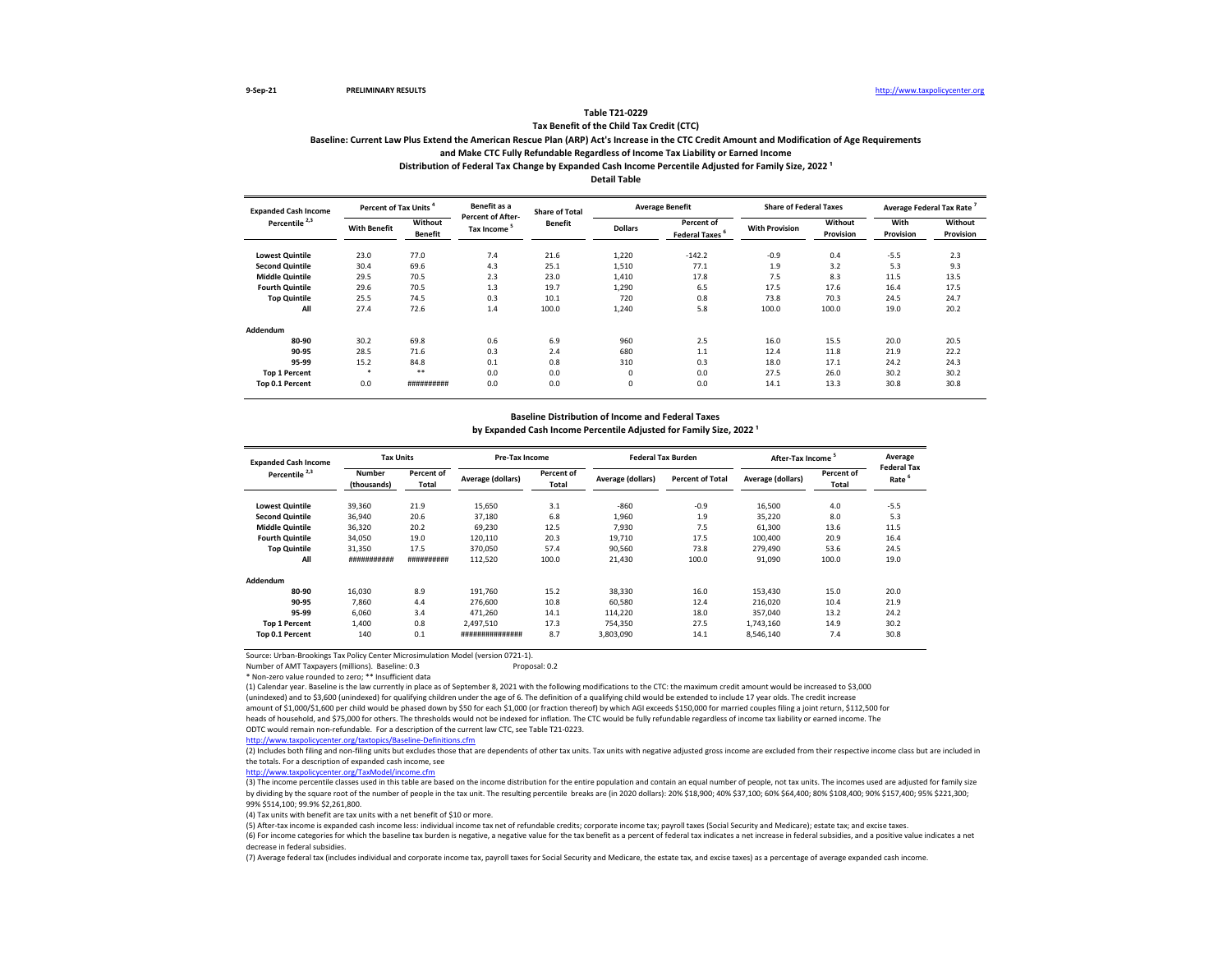## **Tax Benefit of the Child Tax Credit (CTC) Baseline: Current Law Plus Extend the American Rescue Plan (ARP) Act's Increase in the CTC Credit Amount and Modification of Age Requirements and Make CTC Fully Refundable Regardless of Income Tax Liability or Earned Income** Distribution of Federal Tax Change by Expanded Cash Income Percentile Adjusted for Family Size, 2022<sup>1</sup>

**Detail Table - Single Tax Units**

| <b>Expanded Cash Income</b> |                                                  | Percent of Tax Units                                |                | <b>Share of Total</b> |                                                 | <b>Average Benefit</b> | <b>Share of Federal Taxes</b> |                   | <b>Average Federal Tax Rate</b> |      |
|-----------------------------|--------------------------------------------------|-----------------------------------------------------|----------------|-----------------------|-------------------------------------------------|------------------------|-------------------------------|-------------------|---------------------------------|------|
| Percentile <sup>2,3</sup>   | Without<br><b>With Benefit</b><br><b>Benefit</b> | <b>Percent of After-</b><br>Tax Income <sup>5</sup> | <b>Benefit</b> | <b>Dollars</b>        | <b>Percent of Federal</b><br>Taxes <sup>6</sup> | <b>With Provision</b>  | Without<br>Provision          | With<br>Provision | Without<br>Provision            |      |
| <b>Lowest Quintile</b>      | 6.9                                              | 93.1                                                | 2.4            | 54.5                  | 290                                             | 93.1                   | 0.8                           | 1.5               | 2.5                             | 4.8  |
| <b>Second Quintile</b>      | 5.0                                              | 95.0                                                | 0.6            | 25.8                  | 170                                             | 6.7                    | 5.4                           | 5.6               | 8.8                             | 9.4  |
| <b>Middle Quintile</b>      | 3.1                                              | 96.9                                                | 0.2            | 12.9                  | 90                                              | 1.3                    | 13.4                          | 13.4              | 13.3                            | 13.5 |
| <b>Fourth Quintile</b>      | 2.0                                              | 98.0                                                | 0.1            | 4.9                   | 50                                              | 0.3                    | 23.9                          | 23.6              | 18.2                            | 18.3 |
| <b>Top Quintile</b>         | 1.2                                              | 98.8                                                | 0.0            | 1.5                   | 20                                              | 0.0                    | 56.3                          | 55.5              | 25.0                            | 25.1 |
| All                         | 4.2                                              | 95.8                                                | 0.3            | 100.0                 | 150                                             | 1.4                    | 100.0                         | 100.0             | 18.2                            | 18.4 |
| Addendum                    |                                                  |                                                     |                |                       |                                                 |                        |                               |                   |                                 |      |
| 80-90                       | 1.5                                              | 98.5                                                | 0.0            | 1.0                   | 30                                              | 0.1                    | 16.0                          | 15.8              | 21.5                            | 21.5 |
| 90-95                       | 1.5                                              | 98.5                                                | 0.0            | 0.5                   | 30                                              | 0.1                    | 10.2                          | 10.0              | 22.8                            | 22.8 |
| 95-99                       | 0.1                                              | 99.9                                                | 0.0            | 0.0                   | $\ast$                                          | 0.0                    | 13.3                          | 13.1              | 25.1                            | 25.1 |
| <b>Top 1 Percent</b>        | 0.0                                              | 100.0                                               | 0.0            | 0.0                   | 0                                               | 0.0                    | 16.8                          | 16.5              | 32.0                            | 32.0 |
| Top 0.1 Percent             | 0.0                                              | 100.0                                               | 0.0            | 0.0                   | 0                                               | 0.0                    | 8.5                           | 8.4               | 32.5                            | 32.5 |

#### **Baseline Distribution of Income and Federal Taxes**

by Expanded Cash Income Percentile Adjusted for Family Size, 2022<sup>1</sup>

| <b>Expanded Cash Income</b> | <b>Tax Units</b>             |                     | <b>Pre-Tax Income</b>                    |       |                   | <b>Federal Tax Burden</b> | After-Tax Income  |                     | Average                                 |
|-----------------------------|------------------------------|---------------------|------------------------------------------|-------|-------------------|---------------------------|-------------------|---------------------|-----------------------------------------|
| Percentile <sup>2,3</sup>   | <b>Number</b><br>(thousands) | Percent of<br>Total | Percent of<br>Average (dollars)<br>Total |       | Average (dollars) | <b>Percent of Total</b>   | Average (dollars) | Percent of<br>Total | <b>Federal Tax</b><br>Rate <sup>6</sup> |
| <b>Lowest Quintile</b>      | 25,520                       | 28.8                | 12,480                                   | 6.0   | 310               | 0.8                       | 12,170            | 7.1                 | 2.5                                     |
| <b>Second Quintile</b>      | 20,180                       | 22.8                | 29,330                                   | 11.1  | 2.570             | 5.4                       | 26,760            | 12.3                | 8.8                                     |
| <b>Middle Quintile</b>      | 18,400                       | 20.7                | 53,100                                   | 18.3  | 7.090             | 13.4                      | 46,020            | 19.3                | 13.3                                    |
| <b>Fourth Quintile</b>      | 14,430                       | 16.3                | 88,250                                   | 23.8  | 16,090            | 23.9                      | 72,170            | 23.8                | 18.2                                    |
| <b>Top Quintile</b>         | 9,390                        | 10.6                | 232,530                                  | 40.8  | 58,230            | 56.3                      | 174,300           | 37.4                | 25.0                                    |
| All                         | 88,710                       | 100.0               | 60,330                                   | 100.0 | 10,950            | 100.0                     | 49,370            | 100.0               | 18.2                                    |
| Addendum                    |                              |                     |                                          |       |                   |                           |                   |                     |                                         |
| 80-90                       | 5,300                        | 6.0                 | 136,730                                  | 13.5  | 29,370            | 16.0                      | 107,360           | 13.0                | 21.5                                    |
| 90-95                       | 2,210                        | 2.5                 | 196,600                                  | 8.1   | 44,790            | 10.2                      | 151,810           | 7.7                 | 22.8                                    |
| 95-99                       | 1,570                        | 1.8                 | 327.590                                  | 9.6   | 82,240            | 13.3                      | 245,350           | 8.8                 | 25.1                                    |
| <b>Top 1 Percent</b>        | 310                          | 0.4                 | 1,642,730                                | 9.5   | 525,130           | 16.8                      | 1,117,600         | 7.9                 | 32.0                                    |
| Top 0.1 Percent             | 30                           | 0.0                 | 8,182,310                                | 4.7   | 2,658,290         | 8.5                       | 5,524,030         | 3.9                 | 32.5                                    |

Source: Urban-Brookings Tax Policy Center Microsimulation Model (version 0721-1).

\* Non-zero value rounded to zero; \*\* Insufficient data

(1) Calendar year. Baseline is the law currently in place as of September 8, 2021 with the following modifications to the CTC: the maximum credit amount would be increased to \$3,000 (unindexed) and to \$3,600 (unindexed) for qualifying children under the age of 6. The definition of a qualifying child would be extended to include 17 year olds. The credit increase amount of \$1,000/\$1,600 per child would be phased down by \$50 for each \$1,000 (or fraction thereof) by which AGI exceeds \$150,000 for married couples filing a joint return, \$112,500 for heads of household, and \$75,000 for others. The thresholds would not be indexed for inflation. The CTC would be fully refundable regardless of income tax liability or earned income. The ODTC would remain non-refundable. For a description of the current law CTC, see Table T21-0223.

<http://www.taxpolicycenter.org/taxtopics/Baseline-Definitions.cfm>

(2) Includes both filing and non-filing units but excludes those that are dependents of other tax units. Tax units with negative adjusted gross income are excluded from their respective income class but are included in the totals. For a description of expanded cash income, see

[http://www.taxpolicycente](http://www.taxpolicycenter.org/TaxModel/income.cfm)r.org/TaxModel/income.cfm

(3) The income percentile classes used in this table are based on the income distribution for the entire population and contain an equal number of people, not tax units. The incomes used are adjusted for family size by dividing by the square root of the number of people in the tax unit. The resulting percentile breaks are (in 2020 dollars): 20% \$18,900; 40% \$37,100; 60% \$64,400; 80% \$108,400; 90% \$157,400; 95% \$221,300; 99% \$514,100; 99.9% \$2,261,800.

(4) Tax units with benefit are tax units with a net benefit of \$10 or more.

(5) After-tax income is expanded cash income less: individual income tax net of refundable credits; corporate income tax; payroll taxes (Social Security and Medicare); estate tax; and excise taxes.

(6) For income categories for which the baseline tax burden is negative, a negative value for the tax benefit as a percent of federal tax indicates a net increase in federal subsidies, and a positive value indicates a net decrease in federal subsidies.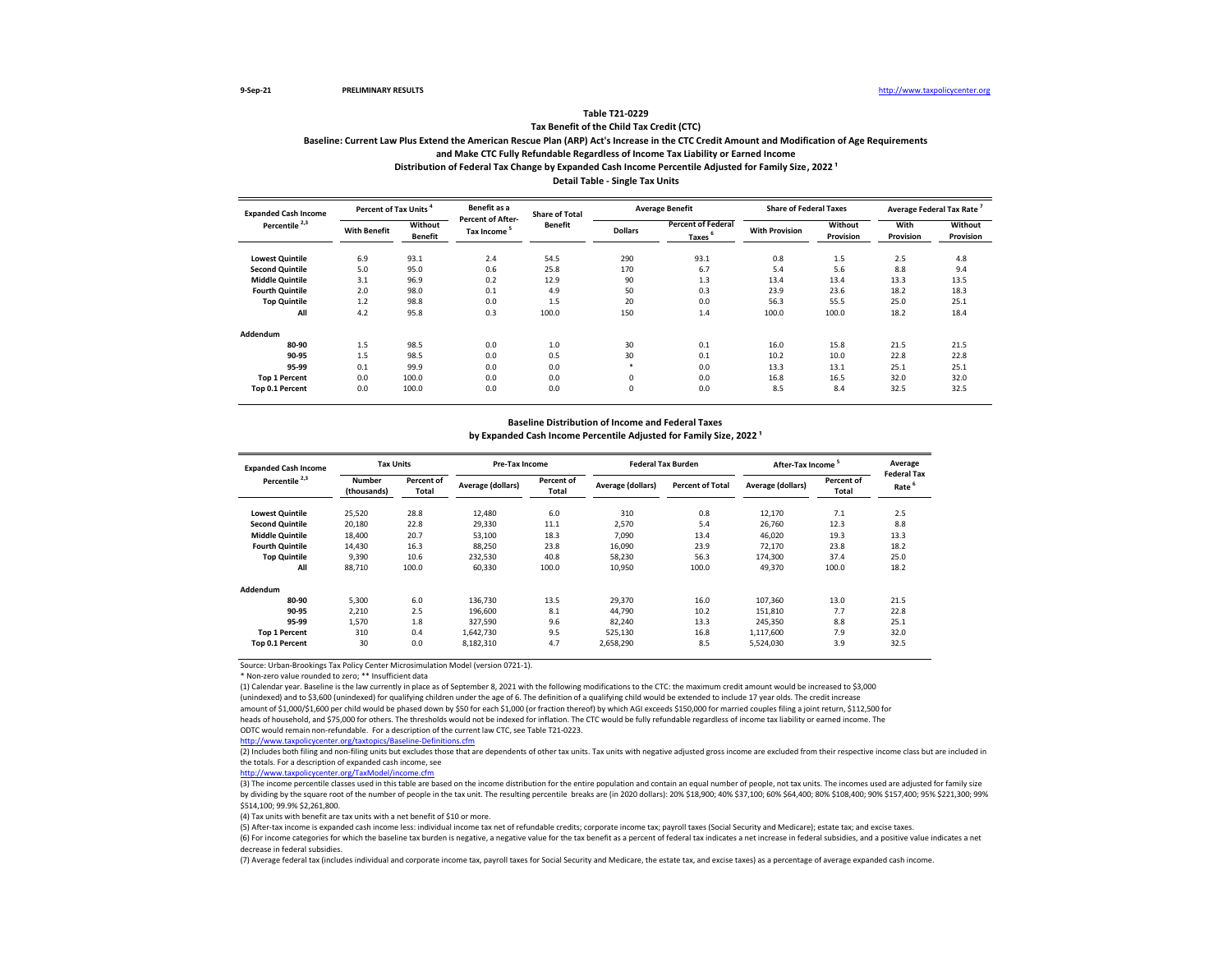#### **Tax Benefit of the Child Tax Credit (CTC) Baseline: Current Law Plus Extend the American Rescue Plan (ARP) Act's Increase in the CTC Credit Amount and Modification of Age Requirements and Make CTC Fully Refundable Regardless of Income Tax Liability or Earned Income** Distribution of Federal Tax Change by Expanded Cash Income Percentile Adjusted for Family Size, 2022<sup>1</sup> **Detail Table - Married Tax Units Filing Jointly**

**Lowest Quintile** 27.4 72.6 8.4 10.9 1,860 -146.7 -0.3 0.2 -6.0 2.8 **Second Quintile** 35.7 64.3 4.8 16.0 2,230 124.0 0.6 1.3 3.7 8.4 **Middle Quintile** 43.1 57.0 3.1 24.8 2,500 27.5 4.1 5.0 10.0 12.8 **Fourth Quintile** 45.5 54.5 1.8 30.2 2,230 9.8 14.1 14.8 15.3 16.8 **Top Quintile** 35.4 64.6 0.3 17.6 1,040 1.0 81.4 78.6 24.2 24.5 **All** 38.4 61.6 1.2 100.0 1,860 4.6 100.0 100.0 20.4 21.3 **Addendum 80-90** 43.2 56.8 0.8 11.8 1,440 3.3 16.1 15.9 19.4 20.0 **90-95** 39.2 60.8 0.4 4.3 970 1.4 13.6 13.2 21.6 21.9 **95-99** 21.3 78.7 0.1 1.5 430 0.3 20.6 19.7 24.0 24.1 **Top 1 Percent** \* \*\* 0.0 0.0 \* 0.0 31.1 29.7 29.9 29.9 **Top 0.1 Percent** 0.0 100.0 0.0 0.0 0 0.0 15.2 14.6 30.6 30.6 **Average Federal Tax Rate <sup>7</sup> With Benefit Without Benefit Dollars Tax Income <sup>5</sup> Percent of Federal Taxes 6 1 With Provision Without Taxes 6 Provision Provision With Provision Without Provision Expanded Cash Income Percentile 2,3 Percent of Tax Units <sup>4</sup> Benefit as a Percent of After-Share of Total Benefit Average Benefit Share of Federal Taxes**

#### **Baseline Distribution of Income and Federal Taxes**

by Expanded Cash Income Percentile Adjusted for Family Size, 2022<sup>1</sup>

| <b>Expanded Cash Income</b> |                              | <b>Tax Units</b>    |                   | <b>Pre-Tax Income</b> |                   | <b>Federal Tax Burden</b> | <b>After-Tax Income</b> |                     | Average                                 |
|-----------------------------|------------------------------|---------------------|-------------------|-----------------------|-------------------|---------------------------|-------------------------|---------------------|-----------------------------------------|
| Percentile <sup>2,3</sup>   | <b>Number</b><br>(thousands) | Percent of<br>Total | Average (dollars) | Percent of<br>Total   | Average (dollars) | <b>Percent of Total</b>   | Average (dollars)       | Percent of<br>Total | <b>Federal Tax</b><br>Rate <sup>6</sup> |
| <b>Lowest Quintile</b>      | 6,990                        | 10.9                | 21,030            | 1.2                   | $-1,270$          | $-0.3$                    | 22,300                  | 1.5                 | $-6.0$                                  |
| <b>Second Quintile</b>      | 8,580                        | 13.3                | 48,290            | 3.2                   | 1.800             | 0.6                       | 46,490                  | 3.9                 | 3.7                                     |
| <b>Middle Quintile</b>      | 11,840                       | 18.4                | 90.450            | 8.4                   | 9.080             | 4.1                       | 81,380                  | 9.5                 | 10.0                                    |
| <b>Fourth Quintile</b>      | 16,170                       | 25.1                | 148,850           | 18.8                  | 22.730            | 14.1                      | 126.120                 | 20.0                | 15.3                                    |
| <b>Top Quintile</b>         | 20.230                       | 31.4                | 434.060           | 68.5                  | 105.210           | 81.4                      | 328,850                 | 65.2                | 24.2                                    |
| All                         | 64,340                       | 100.0               | 199,170           | 100.0                 | 40,650            | 100.0                     | 158,520                 | 100.0               | 20.4                                    |
| Addendum                    |                              |                     |                   |                       |                   |                           |                         |                     |                                         |
| 80-90                       | 9,740                        | 15.1                | 223,480           | 17.0                  | 43,330            | 16.1                      | 180,160                 | 17.2                | 19.4                                    |
| 90-95                       | 5,230                        | 8.1                 | 313,620           | 12.8                  | 67,840            | 13.6                      | 245,780                 | 12.6                | 21.6                                    |
| 95-99                       | 4,240                        | 6.6                 | 529,080           | 17.5                  | 126,920           | 20.6                      | 402,160                 | 16.7                | 24.0                                    |
| <b>Top 1 Percent</b>        | 1,020                        | 1.6                 | 2,668,490         | 21.2                  | 797,880           | 31.1                      | 1,870,620               | 18.7                | 29.9                                    |
| Top 0.1 Percent             | 100                          | 0.2                 | 13,018,910        | 10.2                  | 3,978,580         | 15.2                      | 9,040,340               | 8.9                 | 30.6                                    |

Source: Urban-Brookings Tax Policy Center Microsimulation Model (version 0721-1).

\* Non-zero value rounded to zero; \*\* Insufficient data

(1) Calendar year. Baseline is the law currently in place as of September 8, 2021 with the following modifications to the CTC: the maximum credit amount would be increased to \$3,000 (unindexed) and to \$3,600 (unindexed) for qualifying children under the age of 6. The definition of a qualifying child would be extended to include 17 year olds. The credit increase amount of \$1,000/\$1,600 per child would be phased down by \$50 for each \$1,000 (or fraction thereof) by which AGI exceeds \$150,000 for married couples filing a joint return, \$112,500 for heads of household, and \$75,000 for others. The thresholds would not be indexed for inflation. The CTC would be fully refundable regardless of income tax liability or earned income. The ODTC would remain non-refundable. For a description of the current law CTC, see Table T21-0223.

<http://www.taxpolicycenter.org/taxtopics/Baseline-Definitions.cfm>

(2) Includes both filing and non-filing units but excludes those that are dependents of other tax units. Tax units with negative adjusted gross income are excluded from their respective income class but are included in the totals. For a description of expanded cash income, see

[http://www.taxpolicycente](http://www.taxpolicycenter.org/TaxModel/income.cfm)r.org/TaxModel/income.cfm

(3) The income percentile classes used in this table are based on the income distribution for the entire population and contain an equal number of people, not tax units. The incomes used are adjusted for family size by dividing by the square root of the number of people in the tax unit. The resulting percentile breaks are (in 2020 dollars): 20% \$18,900; 40% \$37,100; 60% \$64,400; 80% \$108,400; 90% \$157,400; 95% \$221,300; 99% \$514,100; 99.9% \$2,261,800.

(4) Tax units with benefit are tax units with a net benefit of \$10 or more.

(5) After-tax income is expanded cash income less: individual income tax net of refundable credits; corporate income tax; payroll taxes (Social Security and Medicare); estate tax; and excise taxes.

(6) For income categories for which the baseline tax burden is negative, a negative value for the tax benefit as a percent of federal tax indicates a net increase in federal subsidies, and a positive value indicates a net decrease in federal subsidies.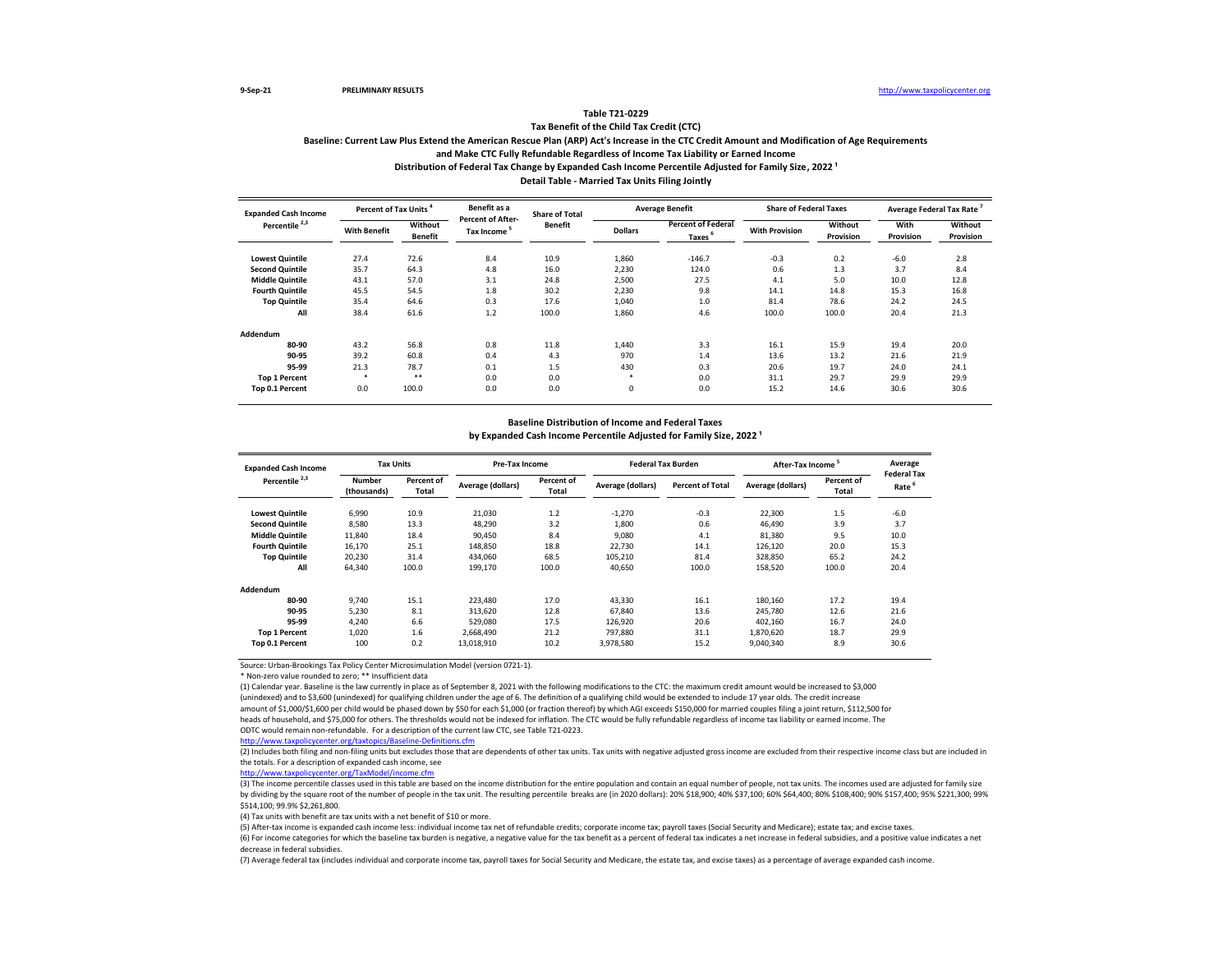#### **Tax Benefit of the Child Tax Credit (CTC) Baseline: Current Law Plus Extend the American Rescue Plan (ARP) Act's Increase in the CTC Credit Amount and Modification of Age Requirements and Make CTC Fully Refundable Regardless of Income Tax Liability or Earned Income** Distribution of Federal Tax Change by Expanded Cash Income Percentile Adjusted for Family Size, 2022<sup>1</sup> **Detail Table - Head of Household Tax Units**

| <b>Expanded Cash Income</b> |                     | <b>Percent of Tax Units</b>      |                                                     | <b>Share of Total</b> |                | <b>Average Benefit</b>                          | <b>Share of Federal Taxes</b> |                      | <b>Average Federal Tax Rate</b> |                             |
|-----------------------------|---------------------|----------------------------------|-----------------------------------------------------|-----------------------|----------------|-------------------------------------------------|-------------------------------|----------------------|---------------------------------|-----------------------------|
| Percentile <sup>2,3</sup>   | <b>With Benefit</b> | <b>Without</b><br><b>Benefit</b> | <b>Percent of After-</b><br>Tax Income <sup>5</sup> | <b>Benefit</b>        | <b>Dollars</b> | <b>Percent of Federal</b><br>Taxes <sup>6</sup> | <b>With Provision</b>         | Without<br>Provision | With<br>Provision               | <b>Without</b><br>Provision |
| <b>Lowest Quintile</b>      | 81.9                | 18.1                             | 15.3                                                | 31.4                  | 4,210          | $-82.7$                                         | $-21.7$                       | $-2.4$               | $-22.7$                         | $-3.9$                      |
| <b>Second Quintile</b>      | 93.9                | 6.1                              | 9.5                                                 | 37.1                  | 4,370          | 1,674.8                                         | 1.3                           | 14.3                 | 0.6                             | 10.1                        |
| <b>Middle Quintile</b>      | 94.5                | 5.5                              | 5.2                                                 | 22.0                  | 3,720          | 46.1                                            | 27.2                          | 25.3                 | 10.1                            | 14.7                        |
| <b>Fourth Quintile</b>      | 88.9                | 11.1                             | 2.5                                                 | 7.8                   | 2,650          | 12.2                                            | 36.5                          | 26.1                 | 17.1                            | 19.2                        |
| <b>Top Quintile</b>         | 64.9                | 35.1                             | 0.5                                                 | 1.5                   | 1,280          | 1.5                                             | 56.7                          | 36.6                 | 24.9                            | 25.3                        |
| All                         | 88.7                | 11.3                             | 6.1                                                 | 100.0                 | 3,840          | 57.0                                            | 100.0                         | 100.0                | 9.7                             | 15.2                        |
| Addendum                    |                     |                                  |                                                     |                       |                |                                                 |                               |                      |                                 |                             |
| 80-90                       | 81.7                | 18.3                             | 1.1                                                 | 1.3                   | 1,730          | 4.3                                             | 16.6                          | 11.0                 | 20.8                            | 21.7                        |
| 90-95                       | 53.8                | 46.2                             | 0.4                                                 | 0.2                   | 770            | 1.4                                             | 9.0                           | 5.8                  | 21.9                            | 22.2                        |
| 95-99                       | 13.3                | 86.7                             | 0.1                                                 | 0.0                   | 190            | 0.2                                             | 8.6                           | 5.5                  | 25.8                            | 25.8                        |
| <b>Top 1 Percent</b>        | 0.0                 | 100.0                            | 0.0                                                 | 0.0                   | 0              | 0.0                                             | 22.5                          | 14.3                 | 30.8                            | 30.8                        |
| <b>Top 0.1 Percent</b>      | 0.0                 | 100.0                            | 0.0                                                 | 0.0                   | 0              | 0.0                                             | 15.7                          | 10.0                 | 30.9                            | 30.9                        |

#### **Baseline Distribution of Income and Federal Taxes**

by Expanded Cash Income Percentile Adjusted for Family Size, 2022<sup>1</sup>

| <b>Expanded Cash Income</b> |                              | <b>Tax Units</b>    |                   | <b>Pre-Tax Income</b> |                   | <b>Federal Tax Burden</b> | <b>After-Tax Income</b> |                     | Average                                 |
|-----------------------------|------------------------------|---------------------|-------------------|-----------------------|-------------------|---------------------------|-------------------------|---------------------|-----------------------------------------|
| Percentile <sup>2,3</sup>   | <b>Number</b><br>(thousands) | Percent of<br>Total | Average (dollars) | Percent of<br>Total   | Average (dollars) | <b>Percent of Total</b>   | Average (dollars)       | Percent of<br>Total | <b>Federal Tax</b><br>Rate <sup>6</sup> |
| <b>Lowest Quintile</b>      | 6.490                        | 28.6                | 22.430            | 9.3                   | $-5,090$          | $-21.7$                   | 27,520                  | 12.6                | $-22.7$                                 |
| <b>Second Quintile</b>      | 7,390                        | 32.6                | 46,050            | 21.7                  | 260               | 1.3                       | 45,790                  | 23.9                | 0.6                                     |
| <b>Middle Quintile</b>      | 5,150                        | 22.7                | 80,100            | 26.2                  | 8.060             | 27.2                      | 72,030                  | 26.1                | 10.1                                    |
| <b>Fourth Quintile</b>      | 2,570                        | 11.3                | 127,060           | 20.8                  | 21,710            | 36.5                      | 105,350                 | 19.1                | 17.1                                    |
| <b>Top Quintile</b>         | 1,010                        | 4.5                 | 341,930           | 22.1                  | 85,250            | 56.7                      | 256,680                 | 18.3                | 24.9                                    |
| All                         | 22,650                       | 100.0               | 69,380            | 100.0                 | 6,740             | 100.0                     | 62,640                  | 100.0               | 9.7                                     |
| Addendum                    |                              |                     |                   |                       |                   |                           |                         |                     |                                         |
| 80-90                       | 630                          | 2.8                 | 193,560           | 7.7                   | 40,280            | 16.6                      | 153,270                 | 6.8                 | 20.8                                    |
| 90-95                       | 240                          | 1.1                 | 256,700           | 4.0                   | 56,160            | 9.0                       | 200,550                 | 3.5                 | 21.9                                    |
| 95-99                       | 110                          | 0.5                 | 453.000           | 3.3                   | 116,700           | 8.6                       | 336,300                 | 2.7                 | 25.8                                    |
| <b>Top 1 Percent</b>        | 30                           | 0.1                 | 3,722,180         | 7.1                   | 1,144,680         | 22.5                      | 2,577,500               | 5.4                 | 30.8                                    |
| Top 0.1 Percent             | $\ast$                       | 0.0                 | 25,538,490        | 4.9                   | 7,879,740         | 15.7                      | 17,658,740              | 3.8                 | 30.9                                    |

Source: Urban-Brookings Tax Policy Center Microsimulation Model (version 0721-1).

\* Non-zero value rounded to zero; \*\* Insufficient data

(1) Calendar year. Baseline is the law currently in place as of September 8, 2021 with the following modifications to the CTC: the maximum credit amount would be increased to \$3,000 (unindexed) and to \$3,600 (unindexed) for qualifying children under the age of 6. The definition of a qualifying child would be extended to include 17 year olds. The credit increase amount of \$1,000/\$1,600 per child would be phased down by \$50 for each \$1,000 (or fraction thereof) by which AGI exceeds \$150,000 for married couples filing a joint return, \$112,500 for heads of household, and \$75,000 for others. The thresholds would not be indexed for inflation. The CTC would be fully refundable regardless of income tax liability or earned income. The ODTC would remain non-refundable. For a description of the current law CTC, see Table T21-0223.

<http://www.taxpolicycenter.org/taxtopics/Baseline-Definitions.cfm>

(2) Includes both filing and non-filing units but excludes those that are dependents of other tax units. Tax units with negative adjusted gross income are excluded from their respective income class but are included in the totals. For a description of expanded cash income, see

[http://www.taxpolicycente](http://www.taxpolicycenter.org/TaxModel/income.cfm)r.org/TaxModel/income.cfm

(3) The income percentile classes used in this table are based on the income distribution for the entire population and contain an equal number of people, not tax units. The incomes used are adjusted for family size by dividing by the square root of the number of people in the tax unit. The resulting percentile breaks are (in 2020 dollars): 20% \$18,900; 40% \$37,100; 60% \$64,400; 80% \$108,400; 90% \$157,400; 95% \$221,300; 99% \$514,100; 99.9% \$2,261,800.

(4) Tax units with benefit are tax units with a net benefit of \$10 or more.

(5) After-tax income is expanded cash income less: individual income tax net of refundable credits; corporate income tax; payroll taxes (Social Security and Medicare); estate tax; and excise taxes.

(6) For income categories for which the baseline tax burden is negative, a negative value for the tax benefit as a percent of federal tax indicates a net increase in federal subsidies, and a positive value indicates a net decrease in federal subsidies.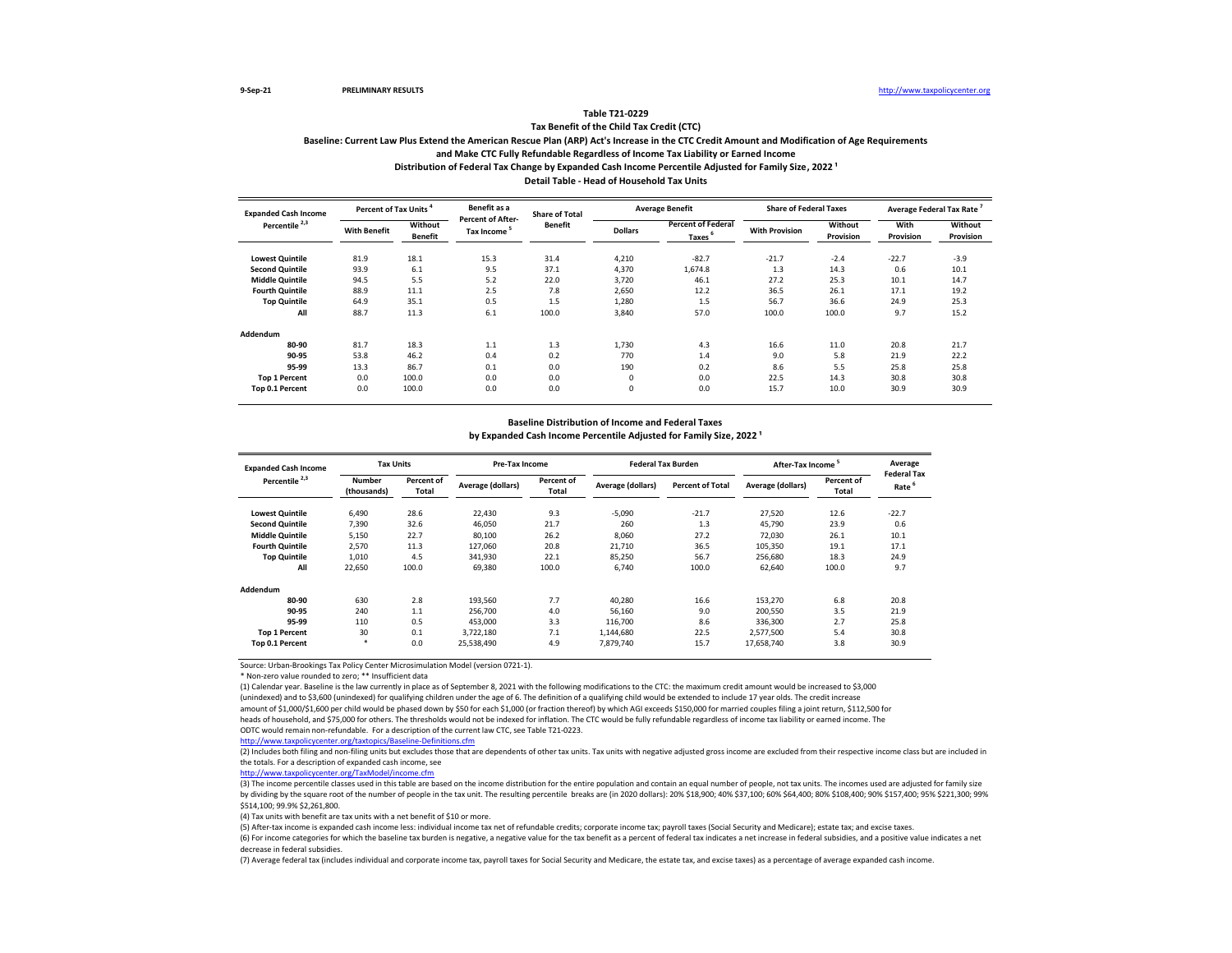#### **Tax Benefit of the Child Tax Credit (CTC) Table T21-0229**

## **Baseline: Current Law Plus Extend the American Rescue Plan (ARP) Act's Increase in the CTC Credit Amount and Modification of Age Requirements and Make CTC Fully Refundable Regardless of Income Tax Liability or Earned Income** Distribution of Federal Tax Change by Expanded Cash Income Percentile Adjusted for Family Size, 2022<sup>1</sup>

**Detail Table - Tax Units with Children**

| <b>Expanded Cash Income</b> | Percent of Tax Units <sup>4</sup> |                           | Benefit as a                                        | <b>Share of Total</b> |                | <b>Average Benefit</b>             | <b>Share of Federal Taxes</b> |                      | Average Federal Tax Rate |                      |
|-----------------------------|-----------------------------------|---------------------------|-----------------------------------------------------|-----------------------|----------------|------------------------------------|-------------------------------|----------------------|--------------------------|----------------------|
| Percentile <sup>2,3</sup>   | <b>With Benefit</b>               | Without<br><b>Benefit</b> | <b>Percent of After-</b><br>Tax Income <sup>5</sup> | <b>Benefit</b>        | <b>Dollars</b> | Percent of<br><b>Federal Taxes</b> | <b>With Provision</b>         | Without<br>Provision | With<br>Provision        | Without<br>Provision |
| <b>Lowest Quintile</b>      | 85.1                              | 14.9                      | 16.1                                                | 21.6                  | 4,550          | $-87.5$                            | $-3.6$                        | $-0.4$               | $-22.5$                  | $-2.8$               |
| <b>Second Quintile</b>      | 95.4                              | 4.6                       | 9.9                                                 | 25.1                  | 4,890          | 859.2                              | 0.4                           | 3.6                  | 1.1                      | 11.0                 |
| <b>Middle Quintile</b>      | 98.4                              | 1.6                       | 5.8                                                 | 23.0                  | 4,920          | 48.9                               | 6.8                           | 8.9                  | 10.7                     | 15.9                 |
| <b>Fourth Quintile</b>      | 99.5                              | 0.5                       | 3.3                                                 | 19.7                  | 4,530          | 16.2                               | 17.7                          | 17.9                 | 17.0                     | 19.7                 |
| <b>Top Quintile</b>         | 83.7                              | 16.3                      | 0.6                                                 | 10.1                  | 2.410          | 1.9                                | 78.5                          | 69.9                 | 25.6                     | 26.0                 |
| All                         | 92.5                              | 7.5                       | 3.4                                                 | 100.0                 | 4,310          | 14.5                               | 100.0                         | 100.0                | 18.9                     | 21.7                 |
| Addendum                    |                                   |                           |                                                     |                       |                |                                    |                               |                      |                          |                      |
| 80-90                       | 99.5                              | 0.5                       | 1.6                                                 | 6.9                   | 3,240          | 6.1                                | 16.5                          | 15.3                 | 21.0                     | 22.3                 |
| 90-95                       | 96.2                              | 3.8                       | 0.8                                                 | 2.4                   | 2.340          | 2.8                                | 12.5                          | 11.2                 | 22.9                     | 23.6                 |
| 95-99                       | 49.3                              | 50.7                      | 0.2                                                 | 0.8                   | 1,010          | 0.6                                | 19.3                          | 16.9                 | 25.7                     | 25.8                 |
| <b>Top 1 Percent</b>        | 0.1                               | 99.9                      | 0.0                                                 | 0.0                   |                | 0.0                                | 30.3                          | 26.4                 | 30.5                     | 30.5                 |
| Top 0.1 Percent             | 0.0                               | ##########                | 0.0                                                 | 0.0                   | 0              | 0.0                                | 14.5                          | 12.6                 | 30.6                     | 30.6                 |

## **Baseline Distribution of Income and Federal Taxes**

by Expanded Cash Income Percentile Adjusted for Family Size, 2022<sup>1</sup>

| <b>Expanded Cash Income</b> | <b>Tax Units</b>      |                     | <b>Pre-Tax Income</b> |                            |                   | <b>Federal Tax Burden</b> | After-Tax Income  |                     | Average                                 |
|-----------------------------|-----------------------|---------------------|-----------------------|----------------------------|-------------------|---------------------------|-------------------|---------------------|-----------------------------------------|
| Percentile <sup>2,3</sup>   | Number<br>(thousands) | Percent of<br>Total | Average (dollars)     | Percent of<br><b>Total</b> | Average (dollars) | <b>Percent of Total</b>   | Average (dollars) | Percent of<br>Total | <b>Federal Tax</b><br>Rate <sup>6</sup> |
| <b>Lowest Quintile</b>      | 10,520                | 20.5                | 23,120                | 3.0                        | $-5,210$          | $-3.6$                    | 28,320            | 4.6                 | $-22.5$                                 |
| <b>Second Quintile</b>      | 11,380                | 22.1                | 49,790                | 7.0                        | 570               | 0.4                       | 49,220            | 8.6                 | 1.1                                     |
| <b>Middle Quintile</b>      | 10,350                | 20.1                | 94,170                | 12.1                       | 10,060            | 6.8                       | 84,110            | 13.4                | 10.7                                    |
| <b>Fourth Quintile</b>      | 9,620                 | 18.7                | 164,920               | 19.7                       | 27,970            | 17.7                      | 136,950           | 20.2                | 17.0                                    |
| <b>Top Quintile</b>         | 9,290                 | 18.1                | 504,130               | 58.2                       | 128,790           | 78.5                      | 375,340           | 53.5                | 25.6                                    |
| All                         | 51,400                | ##########          | 156,600               | 100.0                      | 29,650            | 100.0                     | 126,950           | 100.0               | 18.9                                    |
| Addendum                    |                       |                     |                       |                            |                   |                           |                   |                     |                                         |
| 80-90                       | 4.710                 | 9.2                 | 254.670               | 14.9                       | 53.450            | 16.5                      | 201.220           | 14.5                | 21.0                                    |
| 90-95                       | 2.270                 | 4.4                 | 364.950               | 10.3                       | 83.620            | 12.5                      | 281.330           | 9.8                 | 22.9                                    |
| 95-99                       | 1.830                 | 3.6                 | 624.120               | 14.2                       | 160.140           | 19.3                      | 463.990           | 13.1                | 25.7                                    |
| <b>Top 1 Percent</b>        | 480                   | 0.9                 | 3.159.640             | 18.8                       | 964.390           | 30.3                      | 2.195.260         | 16.1                | 30.5                                    |
| Top 0.1 Percent             | 50                    | 0.1                 | ****************      | 9.0                        | 4,879,820         | 14.5                      | ****************  | 7.7                 | 30.6                                    |

Source: Urban-Brookings Tax Policy Center Microsimulation Model (version 0721-1).

\* Non-zero value rounded to zero; \*\* Insufficient data

Note: Tax units with children are those claiming an exemption for children at home or away from home or with children qualifying for the Child Tax Credit or EITC.

(1) Calendar year. Baseline is the law currently in place as of September 8, 2021 with the following modifications to the CTC: the maximum credit amount would be increased to \$3,000

(unindexed) and to \$3,600 (unindexed) for qualifying children under the age of 6. The definition of a qualifying child would be extended to include 17 year olds. The credit increase amount of \$1,000/\$1,600 per child would be phased down by \$50 for each \$1,000 (or fraction thereof) by which AGI exceeds \$150,000 for married couples filing a joint return, \$112,500 for

heads of household, and \$75,000 for others. The thresholds would not be indexed for inflation. The CTC would be fully refundable regardless of income tax liability or earned income. The ODTC would remain non-refundable. For a description of the current law CTC, see Table T21-0223.

<http://www.taxpolicycenter.org/taxtopics/Baseline-Definitions.cfm>

(2) Includes both filing and non-filing units but excludes those that are dependents of other tax units. Tax units with negative adjusted gross income are excluded from their respective income class but are included in the totals. For a description of expanded cash income, see

[http://www.taxpolicycente](http://www.taxpolicycenter.org/TaxModel/income.cfm)r.org/TaxModel/income.cfm

(3) The income percentile classes used in this table are based on the income distribution for the entire population and contain an equal number of people, not tax units. The incomes used are adjusted for family size by dividing by the square root of the number of people in the tax unit. The resulting percentile breaks are (in 2020 dollars): 20% \$18,900; 40% \$37,100; 60% \$64,400; 80% \$108,400; 90% \$157,400; 95% \$221,300; 99% \$514,100; 99.9% \$2,261,800.

(4) Tax units with benefit are tax units with a net benefit of \$10 or more.

(5) After-tax income is expanded cash income less: individual income tax net of refundable credits; corporate income tax; payroll taxes (Social Security and Medicare); estate tax; and excise taxes.

(6) For income categories for which the baseline tax burden is negative, a negative value for the tax benefit as a percent of federal tax indicates a net increase in federal subsidies, and a positive value indicates a net decrease in federal subsidies.